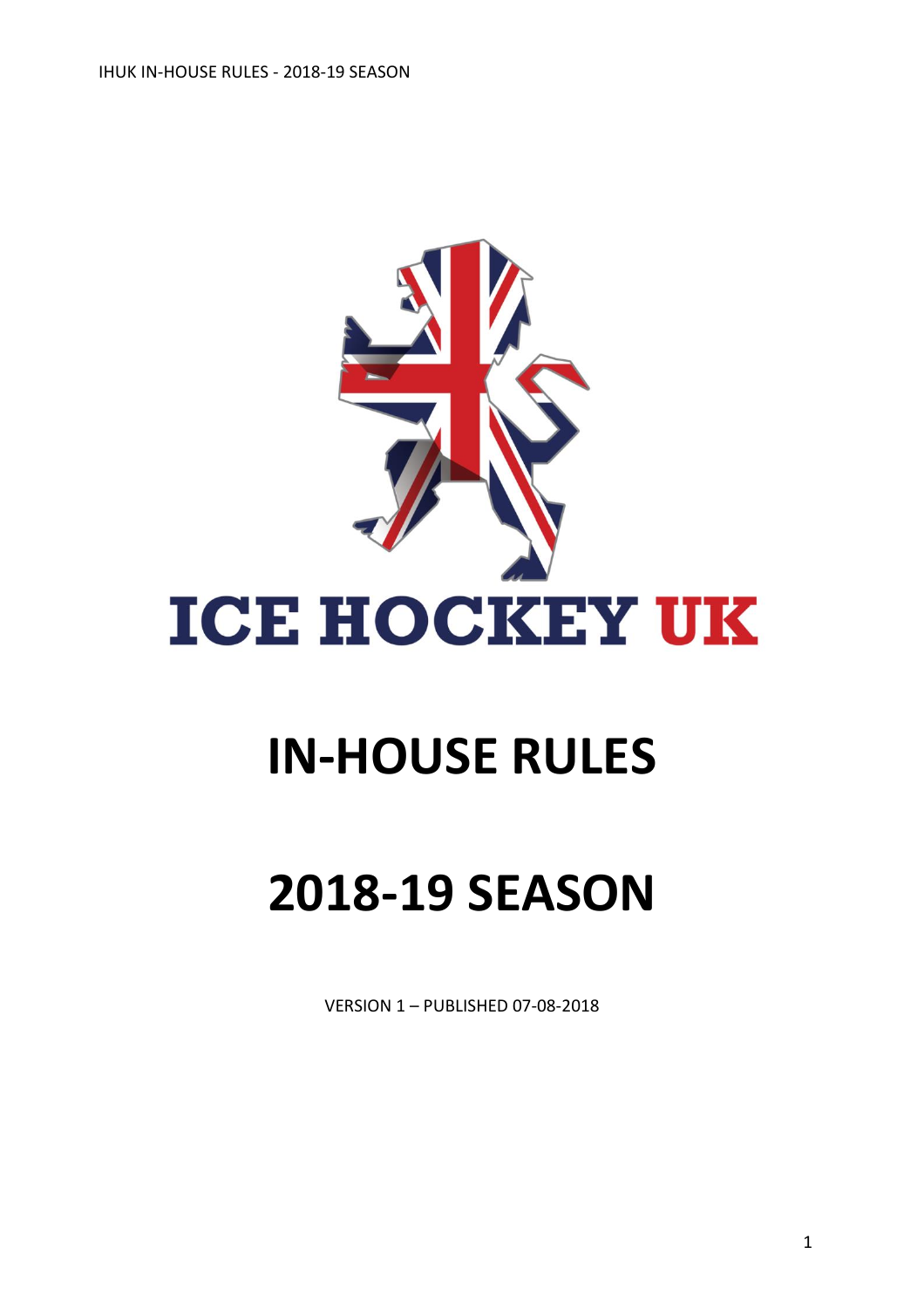## **Table of Contents**

| 1. |  |
|----|--|
| 2. |  |
|    |  |
|    |  |
|    |  |
|    |  |
|    |  |
|    |  |
|    |  |
|    |  |
|    |  |
|    |  |
|    |  |
|    |  |
| 3. |  |
|    |  |
|    |  |
|    |  |
| 4. |  |
|    |  |
|    |  |
|    |  |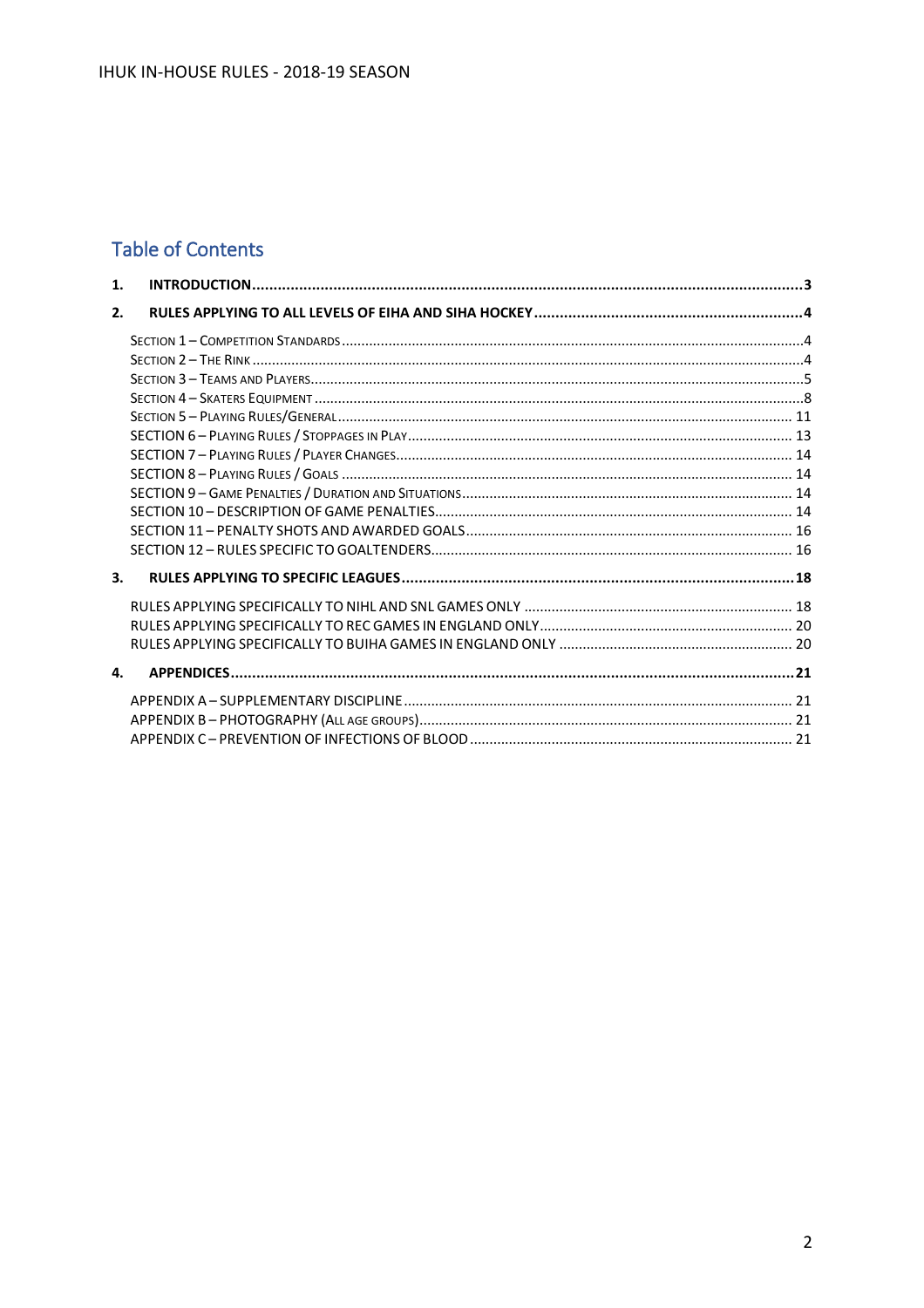# <span id="page-2-0"></span>**1. INTRODUCTION**

Rule 1: IIHF As the Governing Body

To be replaced with:

The English Ice Hockey Association (EIHA) and the Scottish Ice Hockey Association (SIHA) are using the International Ice Hockey Federation (IIHF) Official Rule book 2018-2022 as a base for the rules of the game that will be applied in England and Scotland.

Whilst the majority of rules contained in the IIHF Official Rule Book will be enforced, due to the facilities and the nature of the game in England and Scotland, there are specific rules which will be applied in part or have been altered in this document to fit our environment.

Officials and players are required to read the in-house rules as the over-riding interpretation of the IIHF Rule Book and as a guide of how the IIHF rules will be used and applied in England and Scotland. This document is intended to be read alongside the IIHF rulebook and IS NOT intended to be a standalone document.

All the Teams who play within the English Ice Hockey Association (EIHA) and the Scottish Ice Hocksy Association (SIHA) do so under the International Ice Hockey Federation (IIHF) Rules and Rule Bulletins. The EIHA and SIHA will also, from time to time, issue its own rules' bulletins, covering In-House rules and interpretations of IIHF rules.

This document may be amended at any time and all club secretaries will be informed accordingly and issued with the relevant replacement pages.

This document should ensure all equipment purchases and the use of equipment does not prevent a player from participating in games in England or in Scotland.

If you need a copy of the IIHF rulebook, a free downloadable version is available from <http://www.iihf.com/iihf-home/sport/iihf-rule-book.html>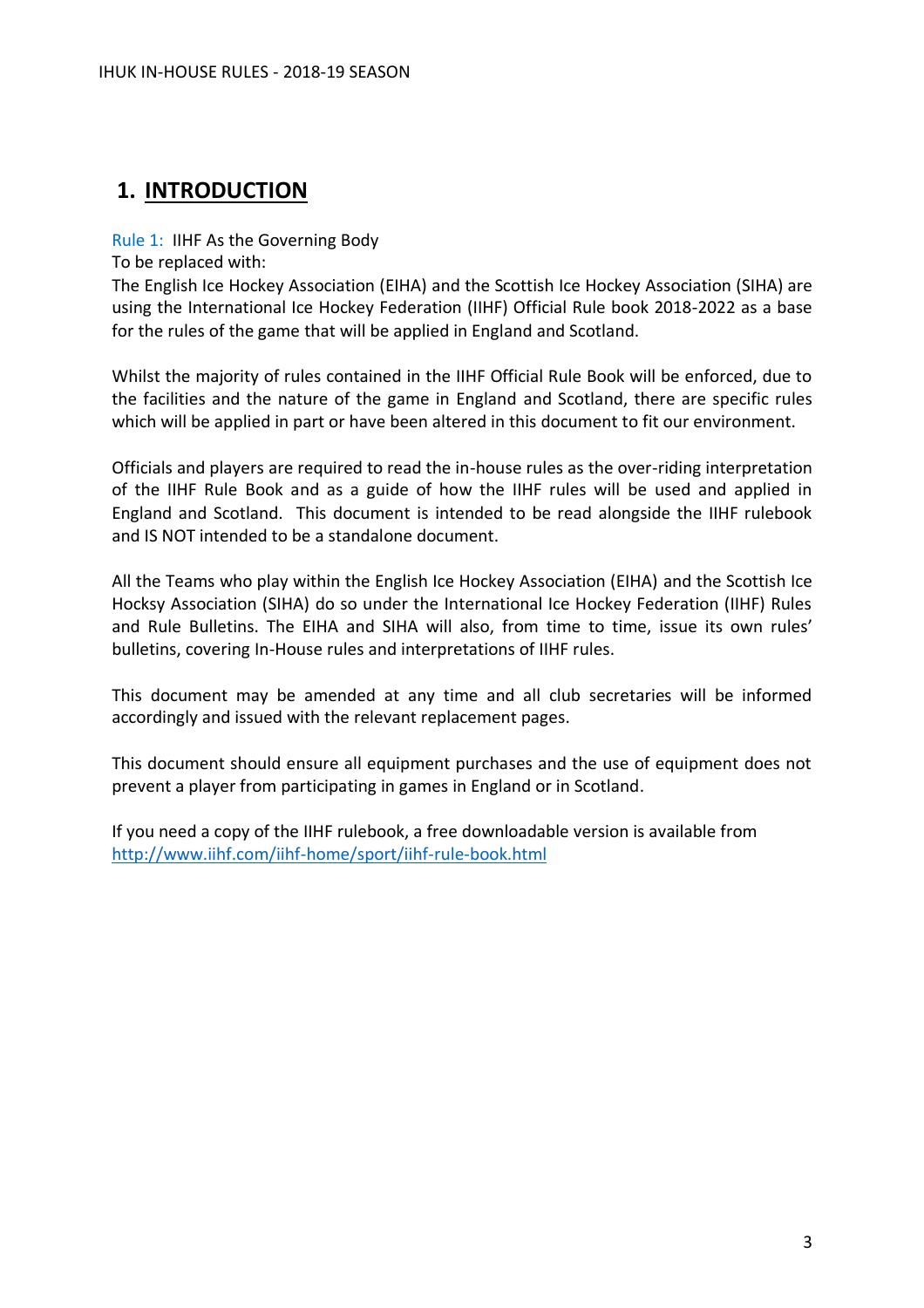## <span id="page-3-0"></span>**2. RULES APPLYING TO ALL LEVELS OF EIHA AND SIHA HOCKEY**

## <span id="page-3-1"></span>Section 1 – Competition Standards

Please ignore Rules 2 to 5 which apply only to IIHF World Championships.

Rules 6 and 7 remain as printed in the IIHF rule book (Rule 7 has new and amended Terminology definitions).

## <span id="page-3-2"></span>Section 2 – The Rink

Rule 8: Ice Surface/Fit to Play:

Rinks that are of a non-standard size (below 56x26) have been authorised to be used by the NGB for all levels of hockey.

In England, the only exception to this is Sutton which may only be used up to U16 level.

In Scotland, the only exceptions to this are Coatbridge and Limekilns Road which may only be used up to U16 level.

This rule applies to all EIHA and SIHA fixtures. It is important to note that officials CANNOT abandon a game due to rink conditions. This decision can only be made by the rink management. The following procedure must be followed in the event of a game being abandoned due to ice issues:

In the event one or both teams do not wish to continue e.g. due to ice or rink conditions, the coach or team manager must note in a signed statement (or on the game sheet if not using EGS) their reason for not continuing and sign this prior to the team leaving their team benches. The Referee then subsequently signs the game sheet as normal.

If the venue operator requests the game does not continue, e.g. due to ice or rink conditions or public safety etc. the Referee will require the manager in charge of the venue to state their reasons in a signed statement (or on the game sheet if EGS is not being used) prior to the Referee signing the game sheet as normal.

Rule 9: Players Benches:

Only parts i, ii, vii and ix apply to EIHA and SIHA fixtures.

Rule 10: Penalty Boxes:

Please ignore this rule. The only requirement is that both teams have their own penalty box which is clearly identifiable.

Rules 11 and 12 remain as printed in the IIHF Rule Book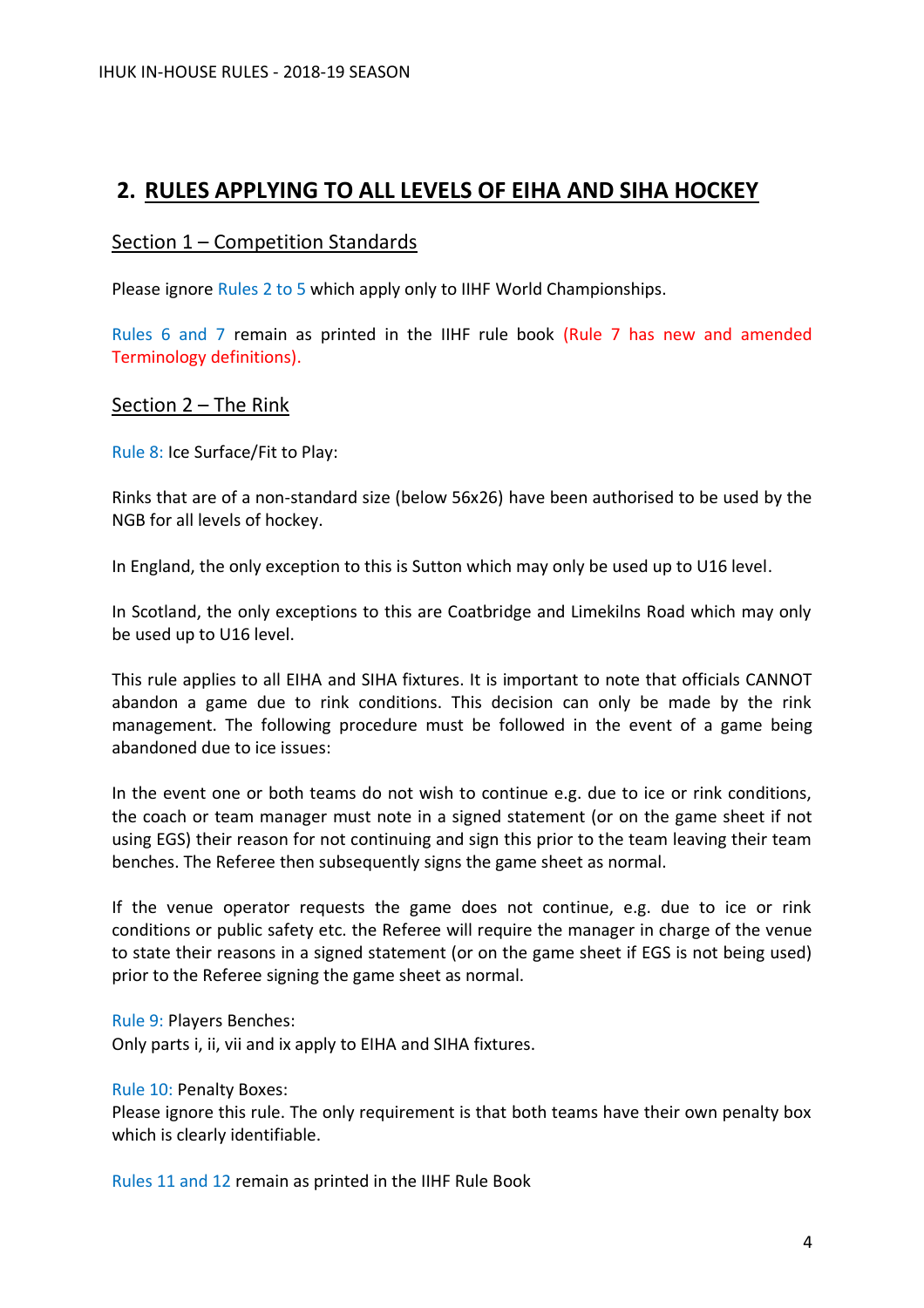## Rule 13: Rink Boards

Parts i – iii apply directly, iv and vi do not apply, part v applies but it is not essential that the kick plate is yellow in colour.

#### Rule 14 – Protective Glass

Where protective glass is in place it must comply with these rulings. However, netting may also be used in the absence of Plexiglas to enclose the ice surface and if it is then the netting is classified as in play regardless of how high the puck hits.

Rules 15 and 16 remain as printed in the IIHF Rule Book

Rule 17: Ice Surface Markings/Zones Rinks may still use the old distances for markings in the 2010-2014 Rule Book

Rule 18 remains as printed in the IIHF Rule Book

Rule 19: Ice Surface Markings/creases For the rule please refer to your IIHF rule book.

Please note that only the Captain or Alternate have the privilege of approaching the referee at the crease and that no other player will be allowed to wait there. Any player who does not move away from the crease at the request of an on-ice official must be assessed a 10 minute misconduct penalty.

Goal Crease markings can be either new D marking or the old semi-circle, Referees to base their "crease" standard on the markings at each rink.

Rule 20 remains as printed in the IIHF Rule Book

## <span id="page-4-0"></span>Section 3 – Teams and Players

Rules 21-23 remain as printed in the IIHF Rule Book

#### Rule 24: Players Dressed

This rule remains as printed in the IIHF rule book with the following exceptions. Part i) remove 60 minutes. All team sheets must be with the referees 20 minutes prior to face off. Assess a bench minor penalty to the offending team if this is not the case.

In the event of a shirt clash, please follow the guidance below:

Team managers should liaise with each other before game day in order to prevent a clash of shirts. If this does not happen it is the responsibility of the home team to have a change of jersey at the rink on game day.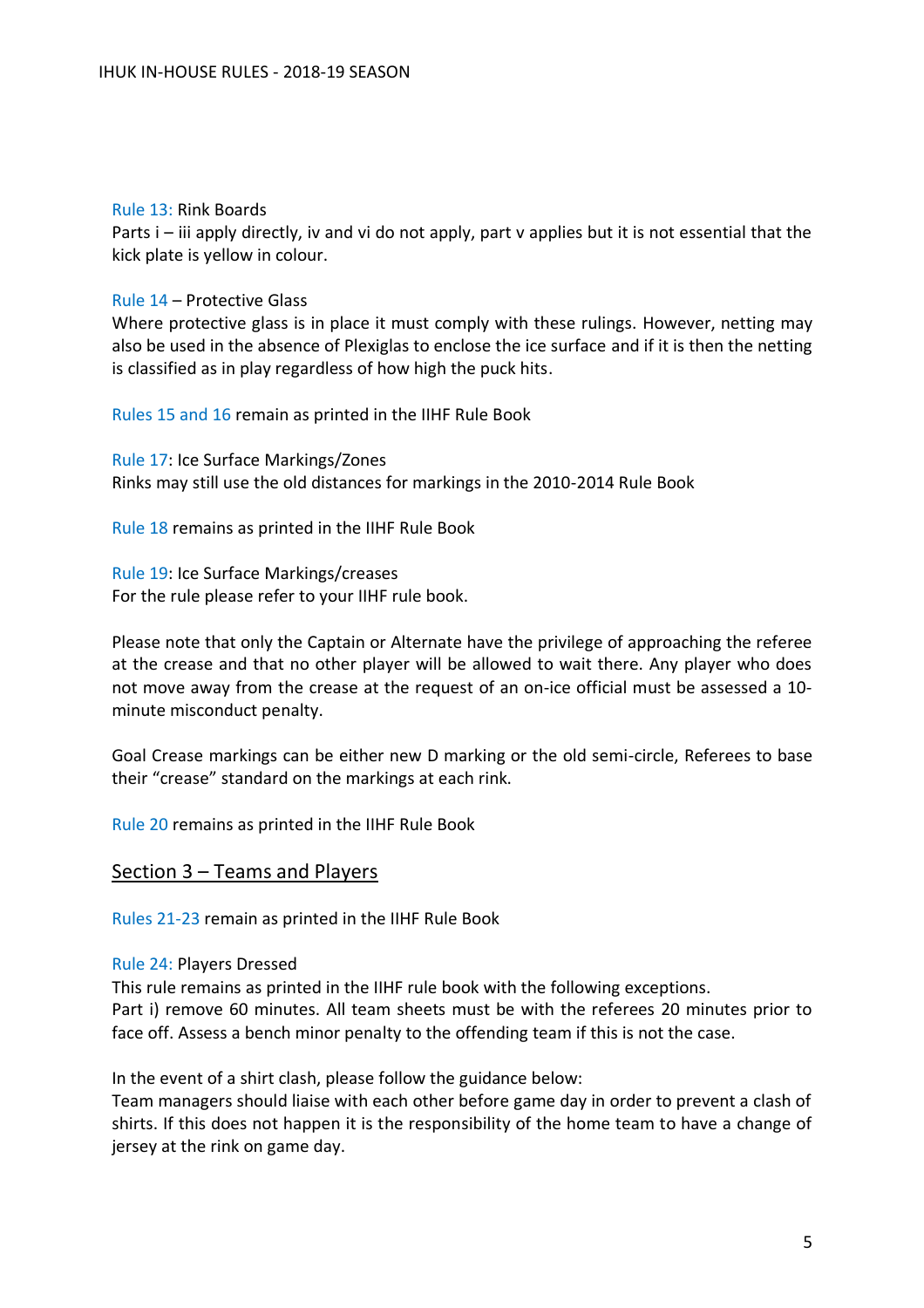If the game is allowed to go ahead despite a colour clash then the referee is to assess the offending team a Bench Minor Penalty for Unsportsmanlike Conduct. This will generally be the home team for not having the required change of jersey, unless the away team has arrived with a different colour jersey to that previously agreed between the managers.

Part viii) includes players skating around on the ice at the start of periods if they are not in the starting line-ups. A Bench Minor penalty for Delay of Game should be assessed if this happens.

Players must be dressed and, on the bench or ice by the start of period two to participate in the game. On Ice officials should check the number of players on each team and cross off any players who have not arrived at this point.

Rule 25: Team Personnel

This rule does not apply in EIHA or SIHA sanctioned games.

#### For games sanctioned by the EIHA the following rules apply:

With the exception of REC and BUIHA fixtures all teams must have a Level 2 or above qualified coach, aged 18 or over, on the bench (not a player coach) as well as a further coach (Level 1 or above) either on the bench or acting as a player coach. A manager with BENCH Qualifications is sufficient for this requirement.

Player coaches are only permitted in the following leagues: NIHL, WEL, WPL, WD1, REC, BUIHA.

If for any reason the Level 2 coach gets thrown out of the game, there must still be a qualified coach physically on the bench, even if this means the player coach now being unable to play. A game may be completed with a level 1 Coach/Manager on the bench as long as they are aged over 18 on the day of the game.

There is no requirement to have a medical professional on the bench for EIHA sanctioned games.

Any off-ice official under the age of 18 must wear a helmet with a full-face cage at all times on the bench. Coaches under the age of 18 are exempt from this and do not require a helmet.

ALL coaches, managers and any other adult in the vicinity of the bench must be registered with the EIHA and must present a valid registration card (letters or emails will also be accepted) to the referee at the start of the game. Referees MUST check registration cards in all games before face-off.

These requirements are set-out below:

*Minimum Bench Coach Requirement at the start of a game:*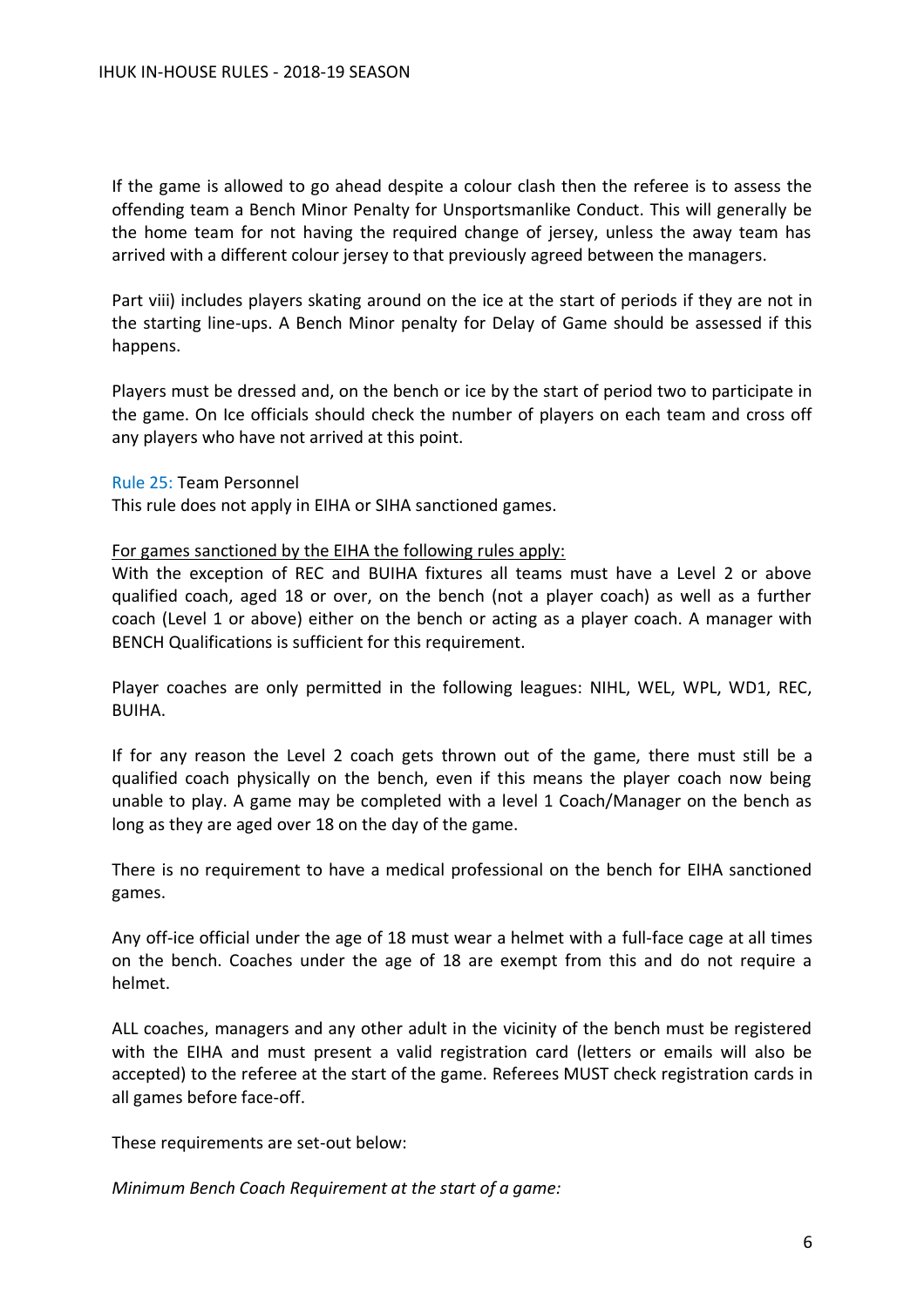- Level 2 Coach + Level 1 Coach OR
- Level 2 Coach + Manager (*New)*

## *If the Level 2 Coach is ejected from the game:*

- The minimum age to be in charge of the Bench is 18 years old.
- A Manager cannot take over the bench unless they have completed additional training. *License will be marked BM (Bench Manager)*

## *Where teams have player coaches:*

- A non-playing Level 2 coach must be in charge of the bench.
- The player coach must be identified on the game sheet.
- In the event that the Level 2 coach is ejected from the game, the Level 2 player coach cannot return to the ice and must take charge of the bench for the remainder of that game.

## *At all levels under the EIHA:*

If at any time a team cannot meet these requirements during a game, the game will be abandoned.

## *In Practice:*

The only change from previous years is that a team can now use a Level 2 Coach and a Manager to staff the bench.

If they use this option and the Level 2 is ejected they will forfeit the game – just the same as if they only had an under 18 Level 1 assisting and the Level 2 was thrown out.

The only time a Manager would be allowed to take over a bench is if they had completed a bench management workshop, a first aid course and a safeguarding course. That would give them a basic level of appropriate training, allowing them to oversee the completion of a game if the L2 was ejected. (*Their license would be marked BM (Bench Manager)).*

## For games sanctioned by the SIHA the following rules apply:

*Minimum Bench Coach Requirement at the start of a game:*

• Level 2 Coach + Level 1 Coach

Managers are no longer classed as suitably qualified to undertake the role of control of the bench unless they also hold a current coaching qualification.

Only qualified & registered coaches can be in charge of a bench.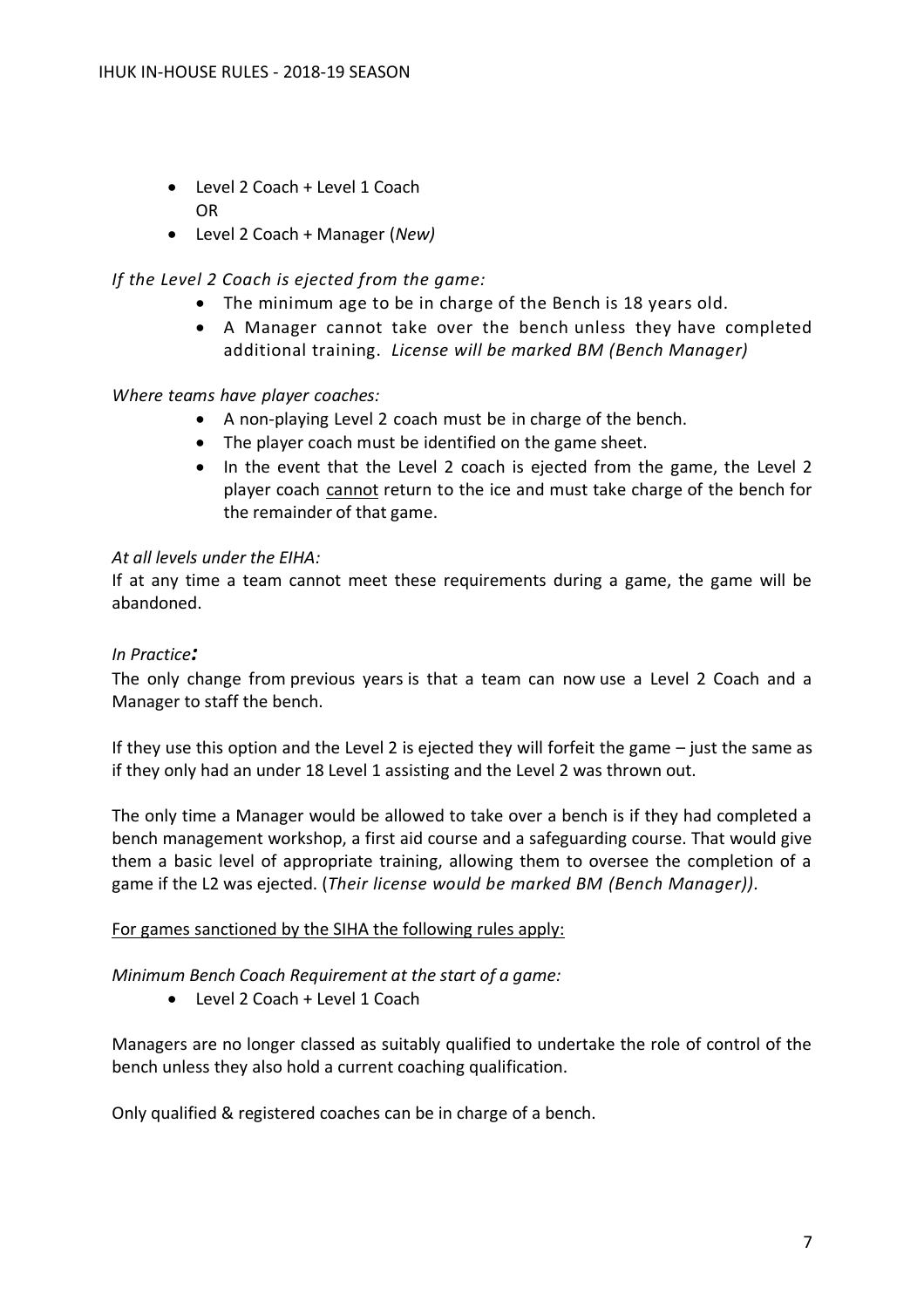A qualified and registered L2 or above must be on the bench and in charge, assisted by a qualified and registered L1 or above. (It is recommended to have two L2 or above coaches on the bench).

The minimum age to be in charge of the bench on game day is 18 years. Where a L1 is on the bench and the L2 is thrown out, the game can continue only if the said L1 is 18 years or over.

In SNL where player coaches are used, a non-playing L2 coach or above must be on the bench and in charge.

In the event that the L2 bench coach is thrown out of the game, the L2 player coach must remain on the bench for the remainder of the game.

No dispensation will be given by SIH-UK for a L1 coach or non qualified coach to sign a game sheet

Referees may check licence status before the game and if there is insufficient coaching staff on the bench, the game will be abandoned and disciplinary action against the club may be taken.

Rules 26 and 27 remain as printed in the IIHF Rule Book

## Rule 28: Captain and Alternate Captains

The rules remain as stated in the IIHF rule book, however in addition to this please note that the 'C' or 'A' cannot be taped onto the jersey. Please ask the player to remove the tape if this occurs. If the player refuses, then assess a 10-minute misconduct penalty. (Rule 128, ii)

## <span id="page-7-0"></span>Section 4 – Skaters Equipment

## Rule 29: Dangerous Equipment

This rule applies as printed in the IIHF Rule Book with the following additions:

Chin Strap: The maximum gap allowed between the chin/neck and the chin strap is 2.5cm (roughly one finger). If this is violated the official should send the player back to the bench to adjust their equipment and they should be replaced with another player. This counts as a warning to the team, for any further violation a 10-minute misconduct penalty should be assessed to the offending player. (Rule 128, ii)

Shorts: The use of shorts which have been cut or torn in the inner thigh & back of thigh area is a practice which is not acceptable. Except for REC, (See REC Section) for any breaches of the above, the player shall be ruled off the ice and a WARNING shall be issued to his team. For a second violation by any player of the same team for above offence, the Referee shall assess a: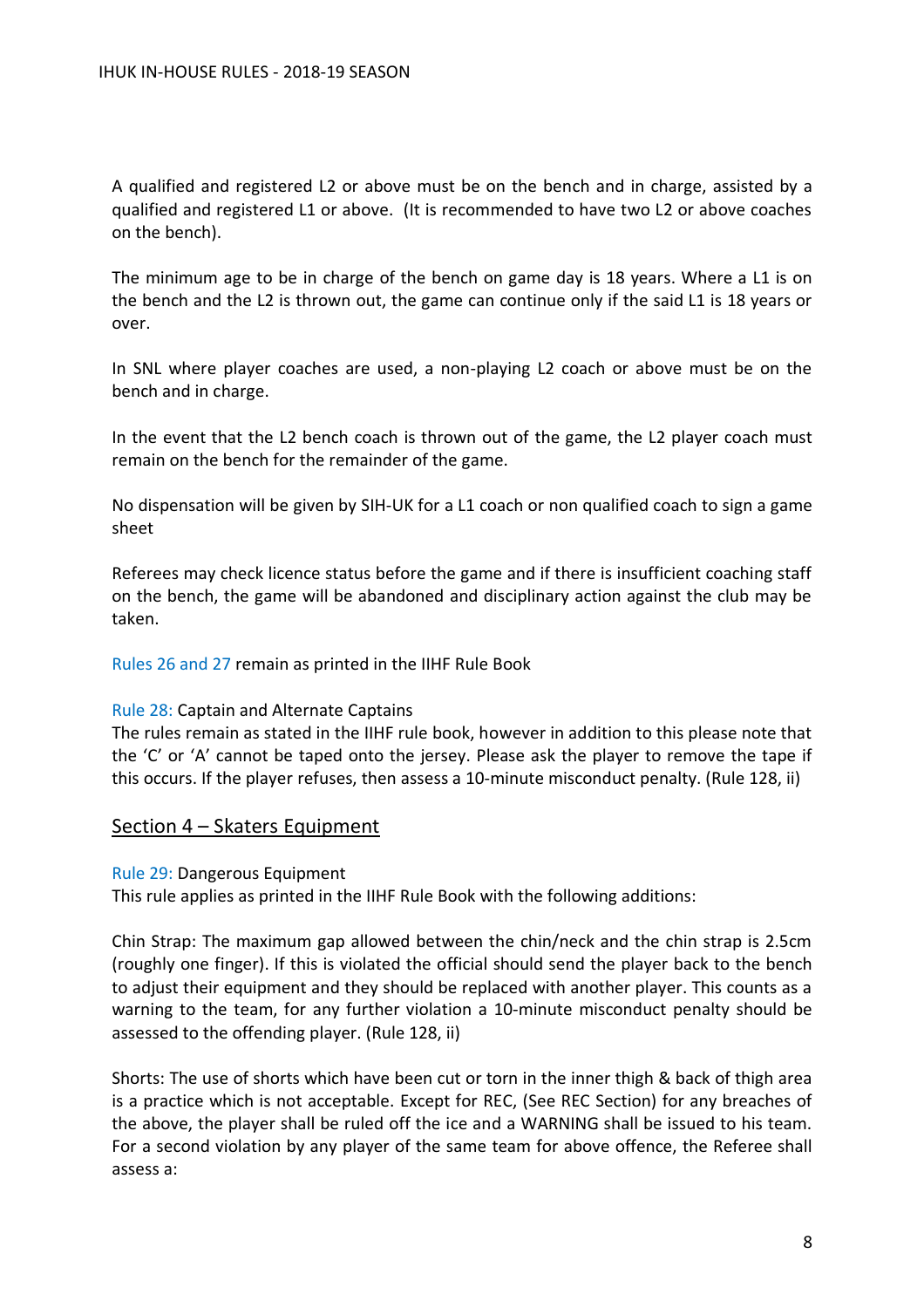• Rule 128, ii, Misconduct Penalty, Dangerous Equipment

The use of shorts which have built in zips is allowed if the zip is closed and the Velcro flap has covered the zip or the button at the end has been closed. For any breaches of the above, the player shall be ruled off the ice and a WARNING shall be issued to his team. For a second violation by any player of the same team for above offence, the Referee shall assess a:

• Rule 128, ii, Misconduct Penalty, Dangerous Equipment

Post-Game: Any player who places any equipment on the ice surface after the final buzzer is to be asked to move the equipment by the referee. If they refuse to do so, the referee is to assess a Misconduct penalty and his coach is to be warned. Teams may place sticks and gloves on their team benches.

All players who are not wearing a helmet, regardless of league/age group, during the handshake must be assessed a Misconduct penalty and his coach is to be warned. If the coach fails to enforce the above, the referee should submit a Match Report.

Rule 30 remains as printed in the IIHF Rule Book

## Rule 31: Facial Protection and Mouth Guard

This rule applies as printed in the IIHF Rule Book with the exception of point ix) and the following additions or changes:

- Part iv to read female and male players
- Part v to be deleted
- It is recommended that all players wear a full-face mask or a visor
- All visors must be CSA, HECC or CE approved.

There is a serious Health and Safety risk with players failing to wear their equipment properly. There is a duty of care on the team owners, coaches, managers and players to ensure that players are wearing visors in the correct manner. All visors (including face cage types) must be worn in accordance with the manufacturer's instructions. All helmet straps must be securely fastened.

All Referees are also required to meet the above guidance.

The Referee has no jurisdiction over the type of players' equipment worn during the warm up.

The focus of the Referee is to see that the visor is worn correctly; the visor must cover the tip of the nose. If the visor is manufactured with a wave cut, the player may wear it as long as it covers the cheek area in the line with the tip of his nose.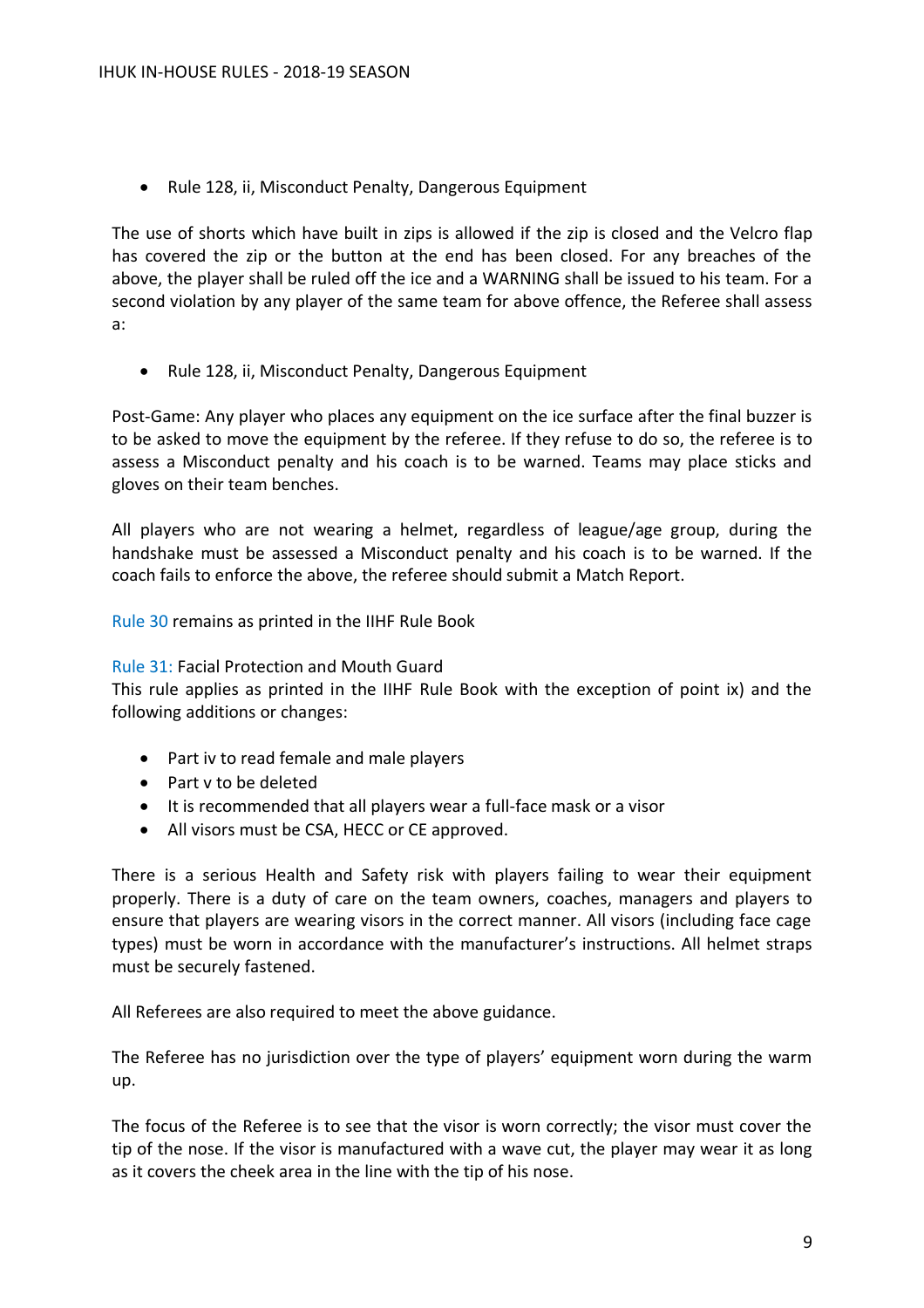Referees and Linesmen should look for incorrectly worn visors prior to the start of the game and request players who have them incorrectly set to have them set correctly. Referees and Linesmen should check players' visors during all stoppages of play.

Once the game has started, a player who comes onto the ice during a stoppage with an incorrectly set visor, shall be warned by the Referee:

For a second violation by any player of the same team for above offence, the Referee shall assess a:

• Rule 128, ii, Misconduct Penalty, Dangerous Equipment

A player must wear at least a half visor if he/she meets ALL of the following criteria:

- Are playing in either NIHL, WEL, WPL, WD1, U20, BUIHA and REC
- Are 18 or over, on the day of the game
- Born after December 31, 1974,

NB. This rule applies to both female and male players. There is no requirement for female players to wear a full-face cage in EIHA or SIHA competitions (hence part v of the IIHF rule being deleted).

Players who are under the age of 18 playing in the, NIHL, WEL, WPL, WD1, SNL or U20 must take off their helmets during the playing of the national anthem. Players playing in U18, U15, U13, and U11 fixtures must wear their helmet at all times.

Rules 32-34 remain as printed in the IIHF Rule Book

#### Rule 35: Neck and Throat Protector/Skater

Any player/goalie playing in under 18's or below must wear a certified fabric throat protector for the duration of the game, even if they are aged over 18. Any player/goalie under the age of 18 on the day of the game must wear a throat protector regardless of the league they are playing in.

Rules 36-39 remain as printed in the IIHF Rule Book.

#### Rule 40: Uniforms/Skater

Please ignore part i for junior hockey. (Under 18's and below)

The EIHA and SIHA have decided to place extra emphasis on part vi. The practice of tucking jerseys into the shorts is prohibited. If a player is seen with a tucked in shirt they are to be given one warning to untuck the shirt. For any further violations by the same player a 10 minute misconduct penalty will be assessed. (Rule 128, ii)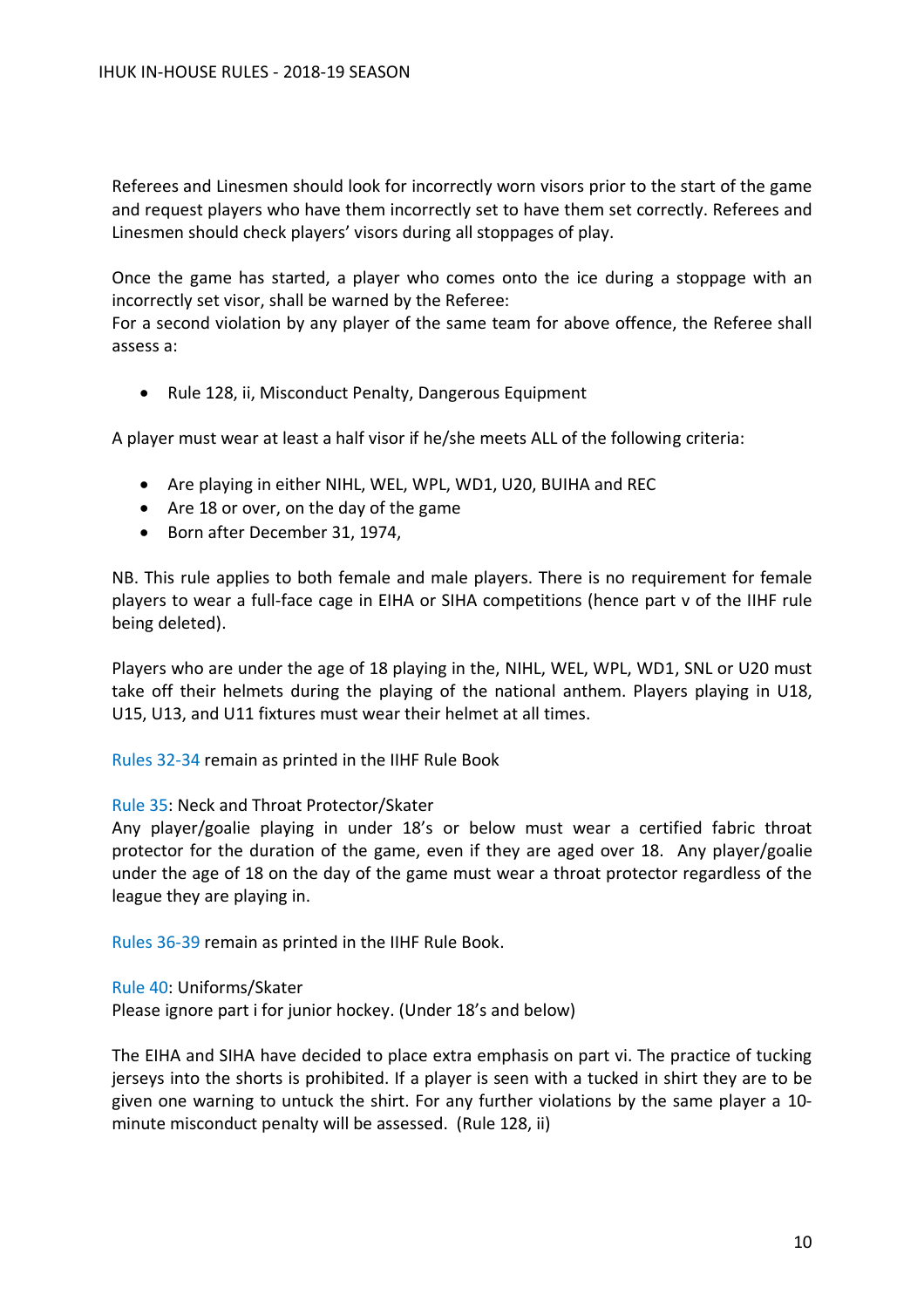Shirts must also cover all relevant pieces of equipment (including elbow pads) so that they are not visible. Again, a warning shall be given to the player followed by a 10-minute misconduct for any further violations. (Rule 128, ii)

Rules 41 and 42 remain as printed in the IIHF Rule Book

## <span id="page-10-0"></span>Section 5 – Playing Rules/General

Rule 43: How the Game is Played

As printed in the IIHF Rule Book except:

Part i) Games may be shorter depending on the age group and available ice time. Please see rules of competition for each age group for game length.

In addition to the IIHF Rule Book:

A club may only play the National Anthem if the game is likely to face off on time. All Players are required to take their helmets off prior to the start of any National Anthem except players playing in U18, U15, U13, and U11 fixtures and mascots for any age bracket who must wear their helmet at all times. Players are required to stand still during the playing of any National Anthem. The scraping of skates during the Anthem is unacceptable. Players may not skate away until the completion of the Anthem and until they have replaced their helmets.

For any breaches of the above, the Referee shall assess the offending player a:

• Misconduct penalty (10')

If the game doesn't face off within 10 minutes of the published face off time the team responsible for the delay will be assessed a Bench Minor Penalty for Delay of Game. Below are some examples of where penalties should and should not be assessed.

*Situations where a penalty should be assessed:*

- The home team submitted the incorrect or unrealistic face off time in the Referees opinion.
- No appropriately qualified coach or manager is available to start the game.
- Face off is delayed due to home or away team not getting off the warm up.
- Repairing of goal net. It is the home team's responsibility to ensure the nets are fit for purpose after the warm up.

*Situations where a penalty should not be assessed:*

• Excessive fan attendance queues and the away team agree to delay the face off time.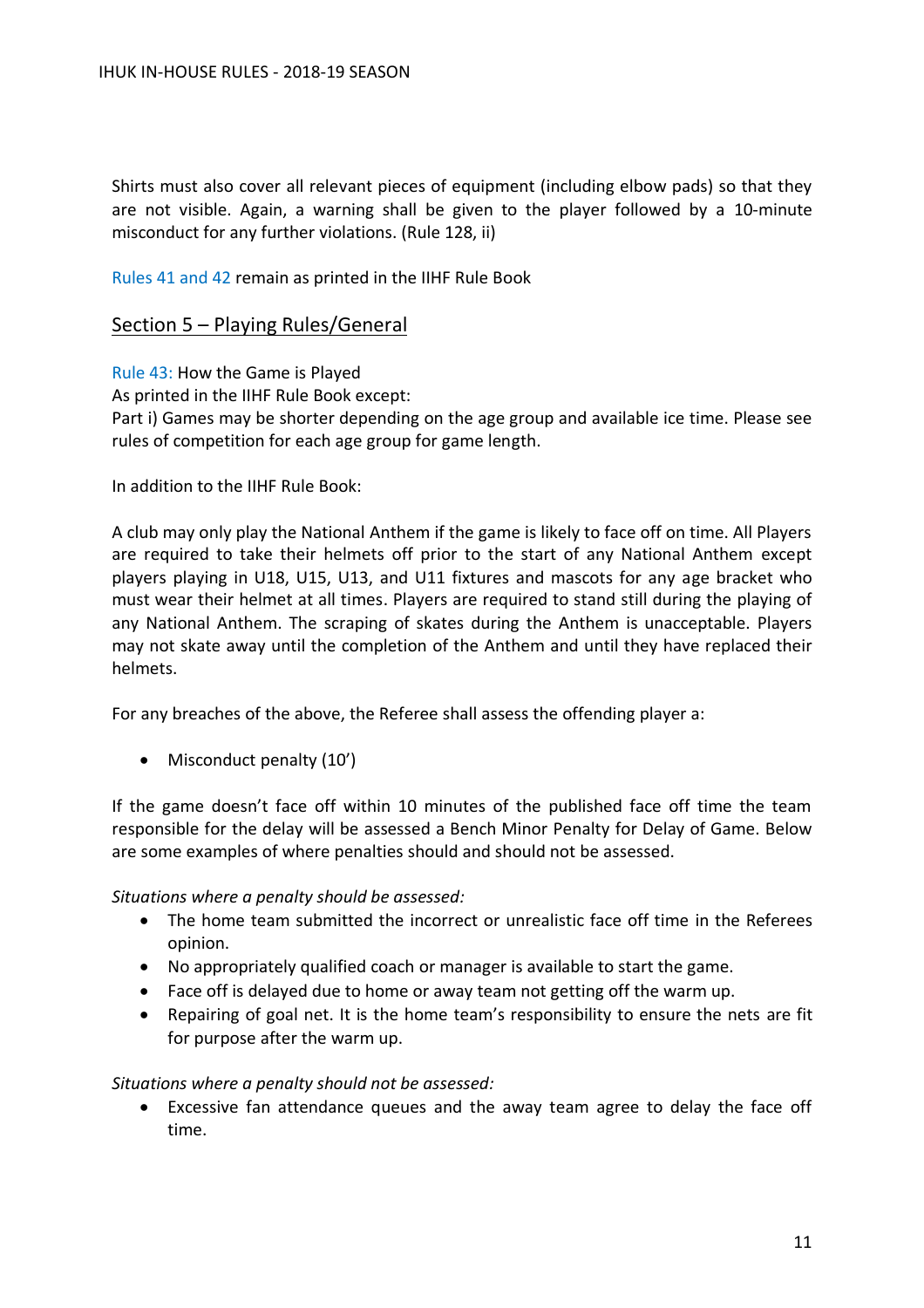- There is an issue with the public session such as an injury, the ice surface or rink facilities, which requires the rink staff to carry out remedial work. This issue must be brought to the attention of the Referee ASAP.
- A player was injured in a previous game that needed medical treatment. A player is injured during the warm up that needed medical treatment.
- Fog or mist in building.
- The goalkeeper of either team or the coach of the away team is late due to traffic delays.
- Late face off due to late arrivals of official.

## Rule 44: Length of Play

Period lengths, period break lengths and the number of ice cuts may vary depending on the rink and age group of the game. An ice cut is not compulsory between each period.

Overtime is only played in NIHL fixtures and Scottish Cup games ONLY. Please note for regular season SNL League or Challenge games refer to the Scottish Ice Hockey Handbook for OT Rules.

If the club does not have enough time to complete the scheduled game due to any circumstance, the game will commence and be timed as per normal (Stop Clock). No 'Running Clock' will be allowed. The game sheet shall be annotated, by the Referee, with the time the game stopped and the reason for the game stopping early. Coaches must be informed before the commencement of the game (If it is obvious at that point that the game cannot be completed in the allocated time) or during each period break, should there be an unforeseen event which delays the normal running of the game.

## Rule 45: Score-clock

As printed in the IIHF Rulebook with the exception of part iii) which doesn't apply to EIHA and SIHA fixtures. With regard to part i) where a clock does not have the capability to run down to 00:00 it is permissible that it counts up to the end of period time.

Rules 46-59 remain as printed in the IIHF Rule Book

Rule 60: Television Time Outs

This rule does not apply to EIHA and SIHA games.

Rule 61 remains as printed in the IIHF Rule Book

## Rule 62 Overtime Period

This rule only applies to NIHL fixtures and SNL Cup fixtures. Overtime and penalty shots do not occur at any other level unless explicitly stated by the Chief Referee or a member of the IHUK Referee Section Management Team.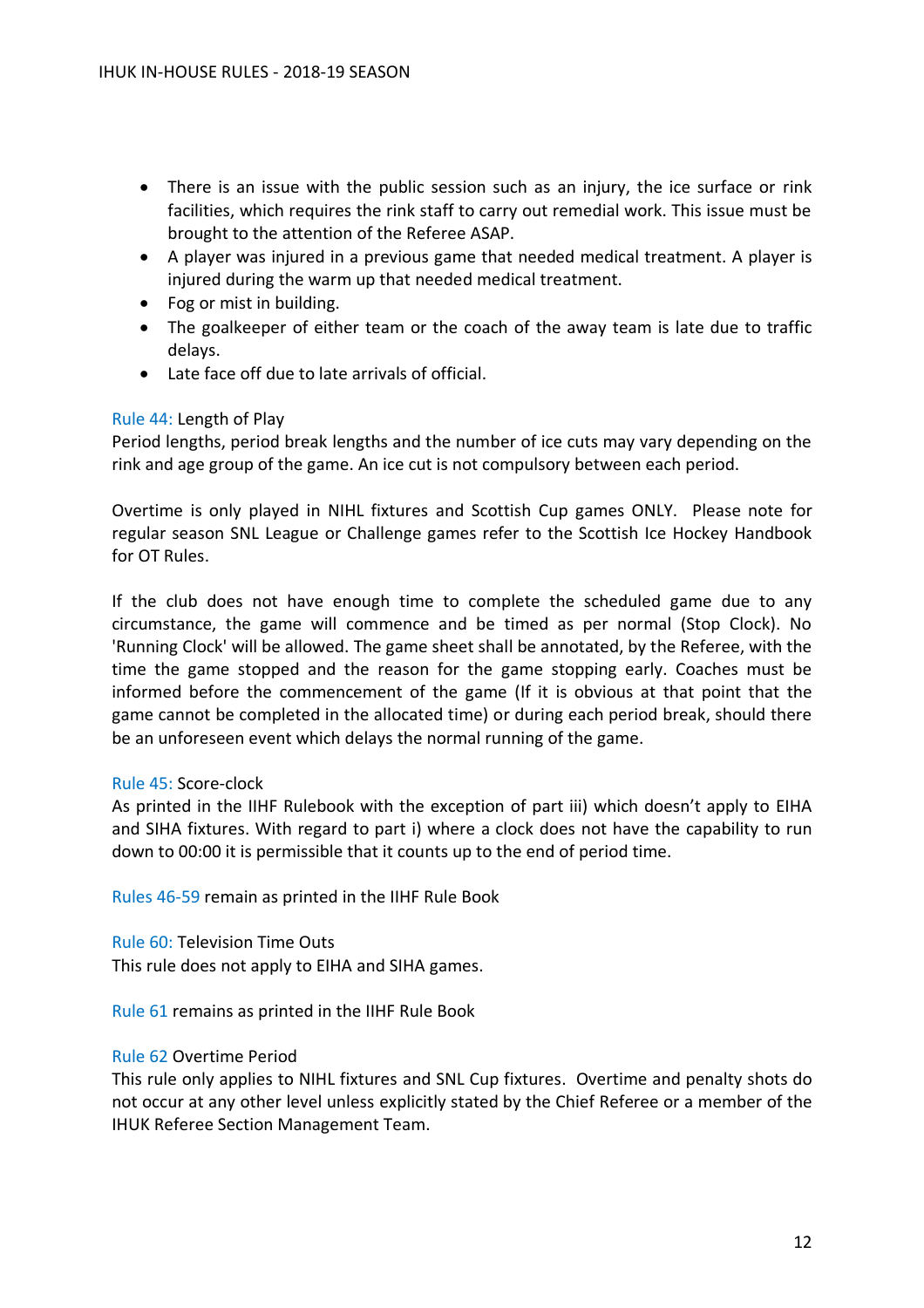#### Rule 63: Penalty Shot Shootout

Part ii) (Resurfacing the ice) does not apply to EIHA and SNL games. This rule applies to all NIHL games, SNL Cup games as well as knockout playoff and cup games in any other league.

A player in the penalty box serving a penalty which has expired, but who has not had the opportunity to return to the game, (due to there not being a break in play i.e. for a misconduct or a coincidental penalty) will be eligible to take a shot.

Any other player in the penalty box serving a penalty which has not expired at the end of the OT is not eligible to take a penalty shot regardless of if it is a personal penalty he/she is serving, or a goaltender or bench minor penalty he/she is serving on behalf of team. If the penalty has not expired, then they must remain in the penalty box and are not eligible to take a shot.

## <span id="page-12-0"></span>SECTION 6 – Playing Rules / Stoppages in Play

#### Rule 64: Interference by Spectators

The rule remains as printed in the IIHF Rulebook with the following addition:

The on-ice match officials do not have the authority to move or eject spectators from the ice rink. However, if identifiable spectators are behaving in a manner which is causing a disturbance to the game, then the Referee shall request rink management to come to the timekeeper's bench, in order to deal with the spectators.

Rules 65-84 remain as printed in the IIHF Rule Book.

#### Rule 85: Injured Skater

This rule remains as printed in the IIHF Rule Book with the following addition:

The following procedure must be adopted when abandoning any EIHA or SIHA sanctioned fixture due to a serious injury to a player/official which requires them to remain on the ice for medical reasons:

- All Players are to return to their benches.
- A linesman is to remain by the team benches at all times.
- The Referee together with a linesman is to liaise with the rink manager to understand if the game can continue in view of the injury.
- The Referee together with a linesman will then liaise with Home and Away team coaches.
- If the game cannot be continued due to ice time constraints, then the game will be abandoned and left for the League Management Committee to decide the game's outcome. The clock should NOT be run down.
- The referee along with both coaches will then sign the game sheet as normal and note on the sheet the reason for the abandonment.

Rule 86 remains as printed in the IIHF Rule Book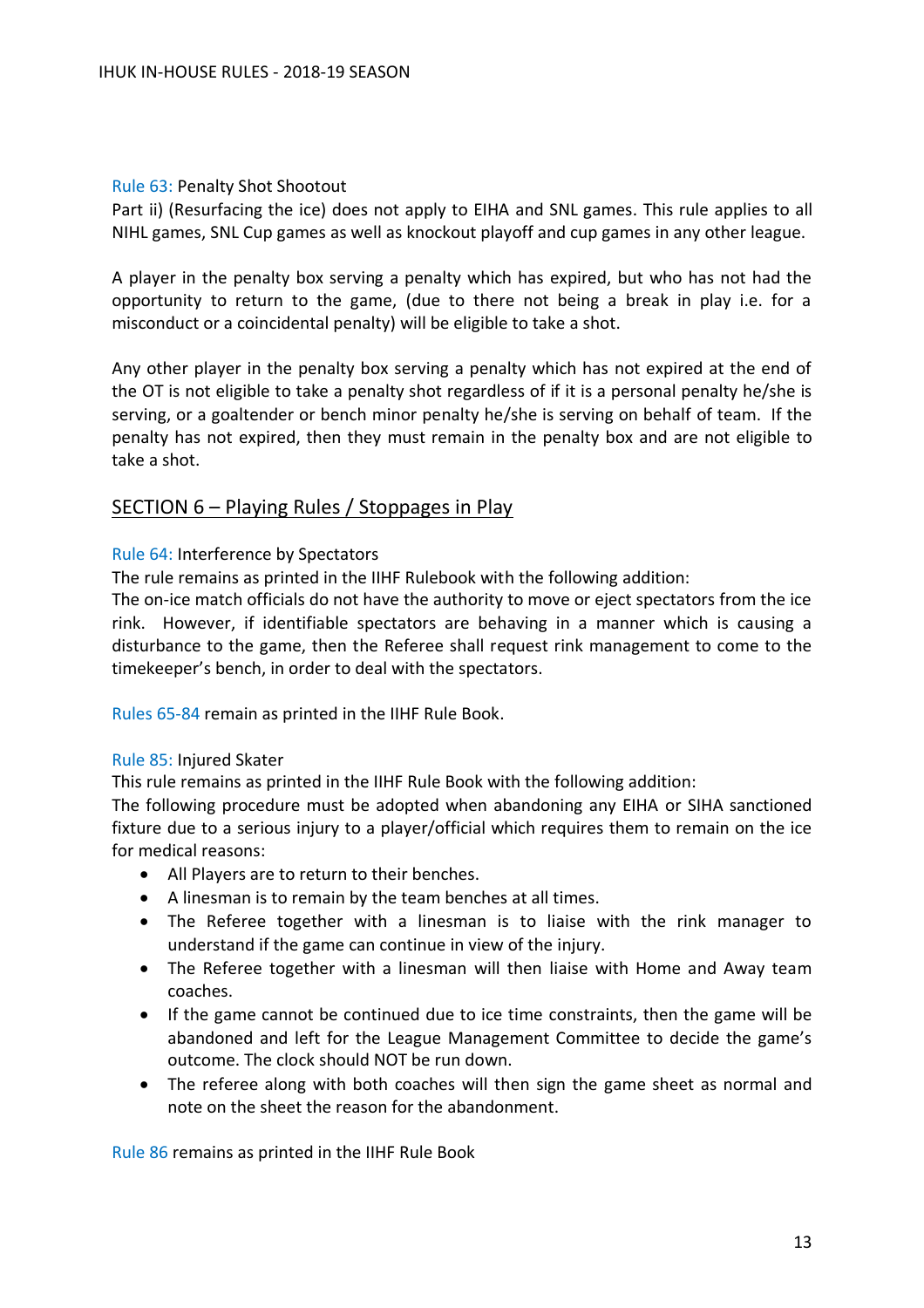## <span id="page-13-0"></span>SECTION 7 – Playing Rules / Player Changes

Rules 87-93 remain as printed in the IIHF Rule Book

## <span id="page-13-1"></span>SECTION 8 – Playing Rules / Goals

Rules 94-98 remain as printed in the IIHF Rule Book

Rule 99: Use of Video-Goal Judge to Determine Goals This rule does not apply to EIHA and SIHA fixtures.

## <span id="page-13-2"></span>SECTION 9 – Game Penalties / Duration and Situations

Rules 100-114 remain as printed in the IIHF Rule Book

Rule 115: Penalties in Overtime:

Please ignore this rule for EIHA and SIHA games. Please see the NIHL/SNL section for guidelines on penalties in overtime in games where overtime is being played.

## <span id="page-13-3"></span>SECTION 10 – DESCRIPTION OF GAME PENALTIES

## Rule 116: Abuse of Official

This rule will apply in full except for part iv. 2. All instances of physical contact with a Game Official in the EIHA and SIHA will be penalized with a Match Penalty.

The Referee will warn the coach in charge of the home team should any Off Ice Bench Officials conduct themselves in a manner detrimental to the game. The Referee will then assess the Off-Ice Bench Official a Game Misconduct for any further breaches.

Referees, please ensure the Game Misconduct is recorded against the bench on the game sheet. Referees can request the Game Misconduct not be announced if it may further inflame the situation.

Referees and Linesman should not react to comments from players in a manner that is not loud or readily audible to others. However, all instances, in the Referee's opinion, of Loud Audible abuse must be penalised with a Misconduct Penalty  $-$  for "Abuse of Official", as should more subtle abuse that is personally directed at an official and is particularly profane or deeply personal.

The EIHA and SIHA interpretation of "challenge or disputes" is a player who approaches any Official in a manner that is aggressive in body language or tone of voice or a combination of both.

Specific guidance for Rule 116 v. 1. Physical Assaults on Officials by players: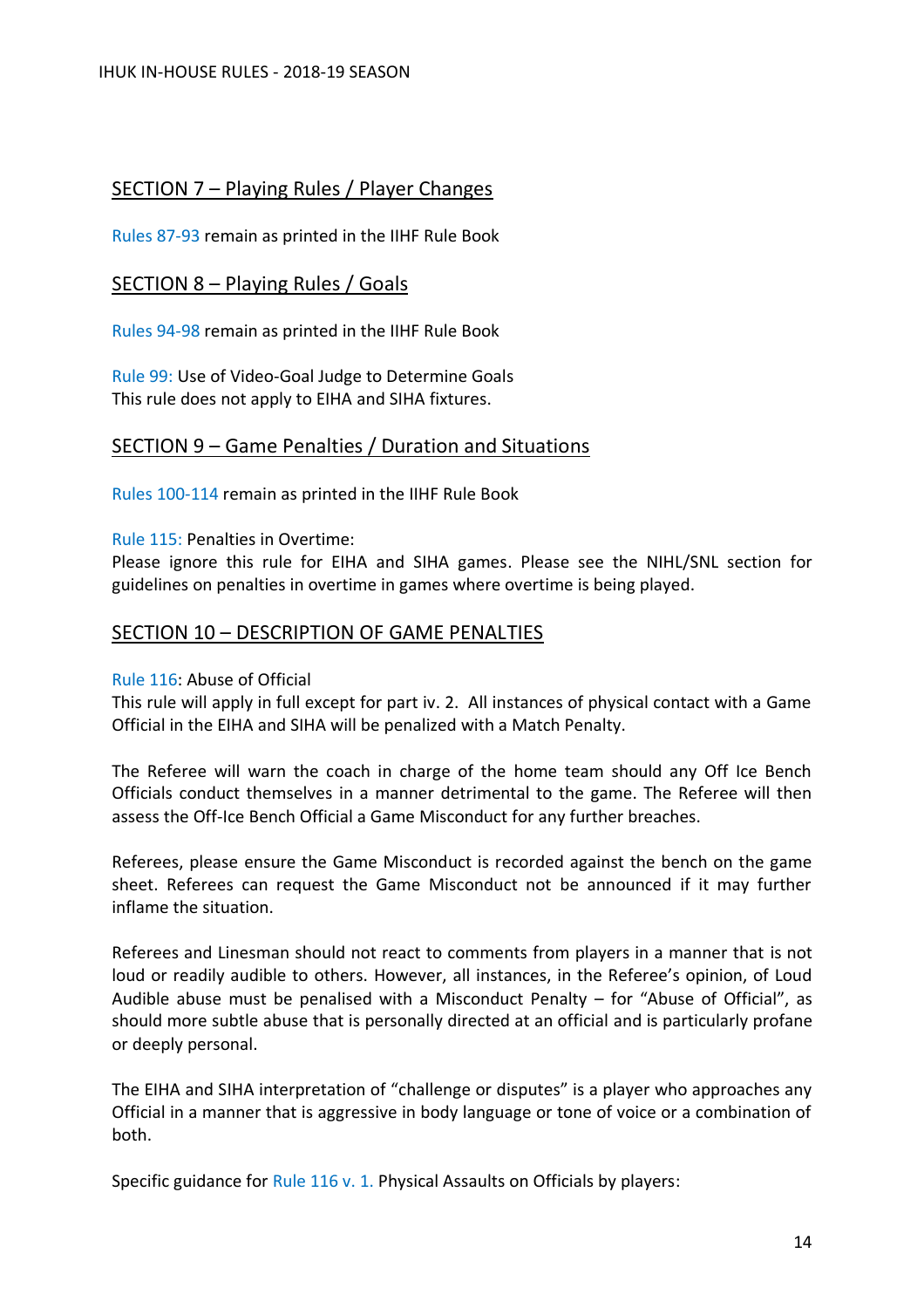Deliberate Physical contact by a player to a match official is totally un-acceptable. In addition to the player(s) being penalised under any of the rules or guidance contained within the IIHF rule book, In-house rules or governing body guide lines, officials are advised that it is their personal decision whether to involve the police in the incident or not.

In all instances Officials must be given the opportunity to call the police should they so desire. If the police are called the game would be stopped until the police have completed their investigations.

If the police are called, the Referee in Chief or appropriate Officiating Level Manager of the Referee Section Management Team MUST be informed prior to you leaving the venue.

All cases of physical abuse of an official, must be reported by the official to their Officiating Level Manager and ALL match reports sent directly to that Manager, for collation and investigation.

Rules 117- 140 remain as printed in the IIHF Rule Book

#### Rule 141 Fighting

Rule remains as stated in the IIHF rule book with the exception of parts i, ii, iii and vii. Please see below for additions and guidance.

• A player who is involved in a fight whilst wearing a ring, will be assessed a Match penalty.

Fighting Rules are split into two Sections as follows:

#### *SECTION ONE: Fighting – NIHL,SNL, U20 and "Varsity" UNI*

If there is a fight between two willing combatants, please assess a 2+2 to each player for Fighting. Please ensure this is recorded on the game sheet as Fighting and not Roughing. If there is a clear instigator then please assess an additional minor penalty to that player, as per rule 141 iv).

Any player who, in the Referee's opinion, carries out the actions such as those listed below is to be assessed a Major  $+$  Game Misconduct (5  $+$  GM) penalty, for each offence, in addition to any other penalties:

- The Player does not stop when he recognises or is communicated to him that the other player is cut or bleeding
- Does not cease the incident upon the Linesmen entering the incident, covering a player or restraining a player resisting the Linesmen in any manner
- Does not proceed directly to the penalty bench throwing a punch or punches once the Linesmen have intervened
- Does not proceed directly to the penalty bench
- Attempts to continue the incident in any manner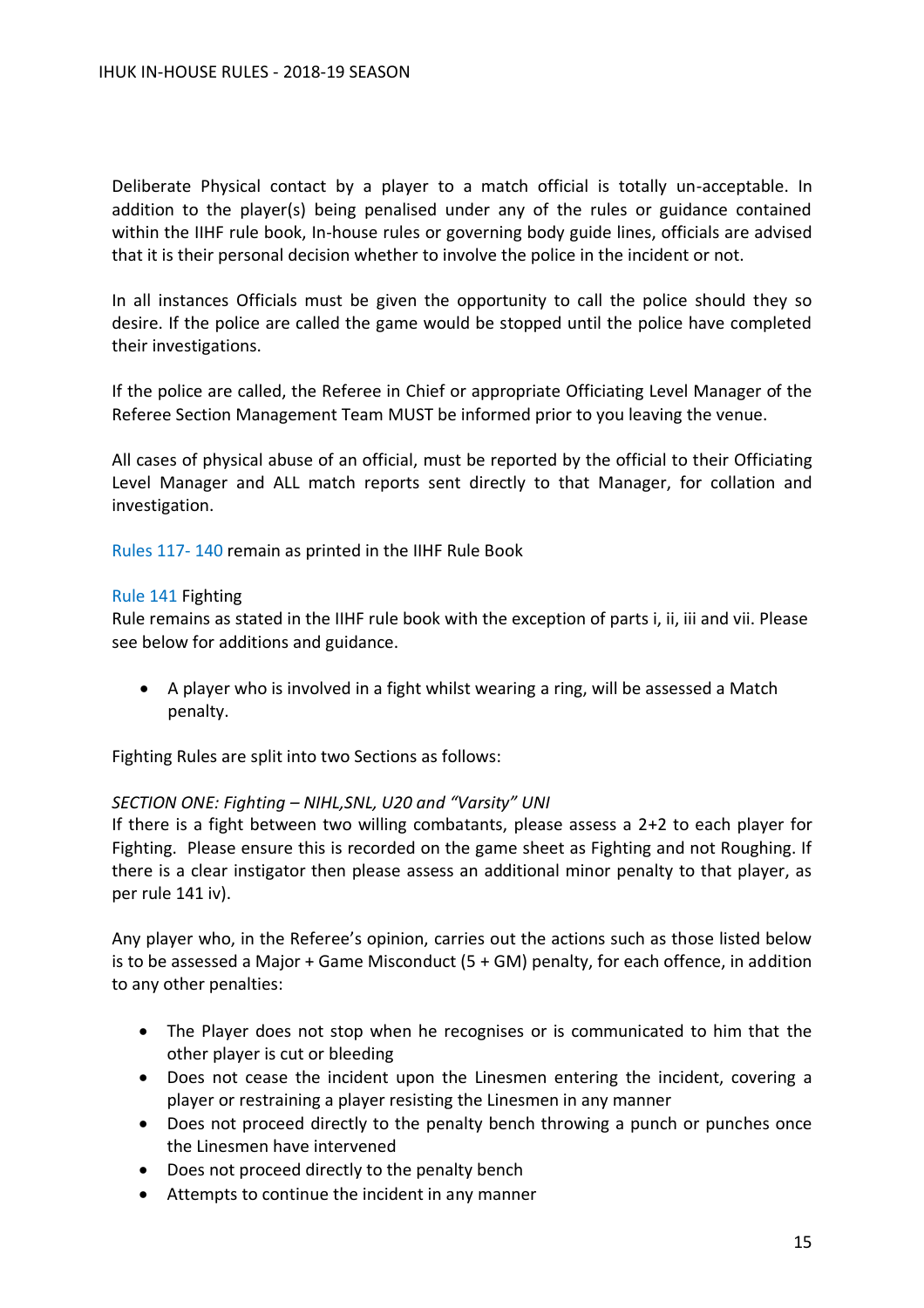A Match Penalty (MP) plus any other penalties will be assessed to any player who, in the Referee's opinion, delivers a single or multiple blows to an opposition player who is unaware of that player about to use force or the incident or action is not covered by the above criteria. An example of such an action would be a player delivering a heavy blow to the back of a player's head.

*SECTION TWO: Fighting – Juniors including Womens, REC and UNI*

- If either player with gloves or helmet off at the start of the altercation, then they need to be assessed a Misconduct (10) Penalty in addition to any other penalties incurred
- If either player delivers a single blow to the body = Minor (2) Penalty
- If either player delivers multiple blows to the body = Double minor  $(2+2)$  + Misconduct (10)
- If either player delivers any blow(s) contacting the head = Match penalty (MP)
- If either player continues the incident, attempts to continue, resists a Linesman in the discharge of his duties, continues the incident when the other player is injured, did not skate directly to the penalty bench or exit point = Additional 5 + Game (5+20)

For all other actions not covered above the referee can assess a Match Penalty to the player.

Rule 142 remains as printed in the IIHF Rule Book

## Rule 143: High Sticking

This rule remains as printed in the IIHF Rule Book with the following exception: Part ii) is not to be used. Any high stick causing an injury in any league will be assessed a Match penalty (to be downgraded to a 5+Game if the injured player returns to the ice.)

Rule 144 – 155 remain as printed in the IIHF Rule Book Note: Rule 153: Late Hit is a New Rule

Rule 156: Pulling Hair, Helmet, Cage This rule also applies to a player holding the visor of an opponent.

Rule 157 – 169 remain as printed in the IIHF Rule Book

## <span id="page-15-0"></span>SECTION 11 – PENALTY SHOTS AND AWARDED GOALS

Rules 170 – 180 remain as printed in the IIHF Rule Book

## <span id="page-15-1"></span>SECTION 12 – RULES SPECIFIC TO GOALTENDERS

Rules 181 – 189 remain as printed in the IIHF Rule Book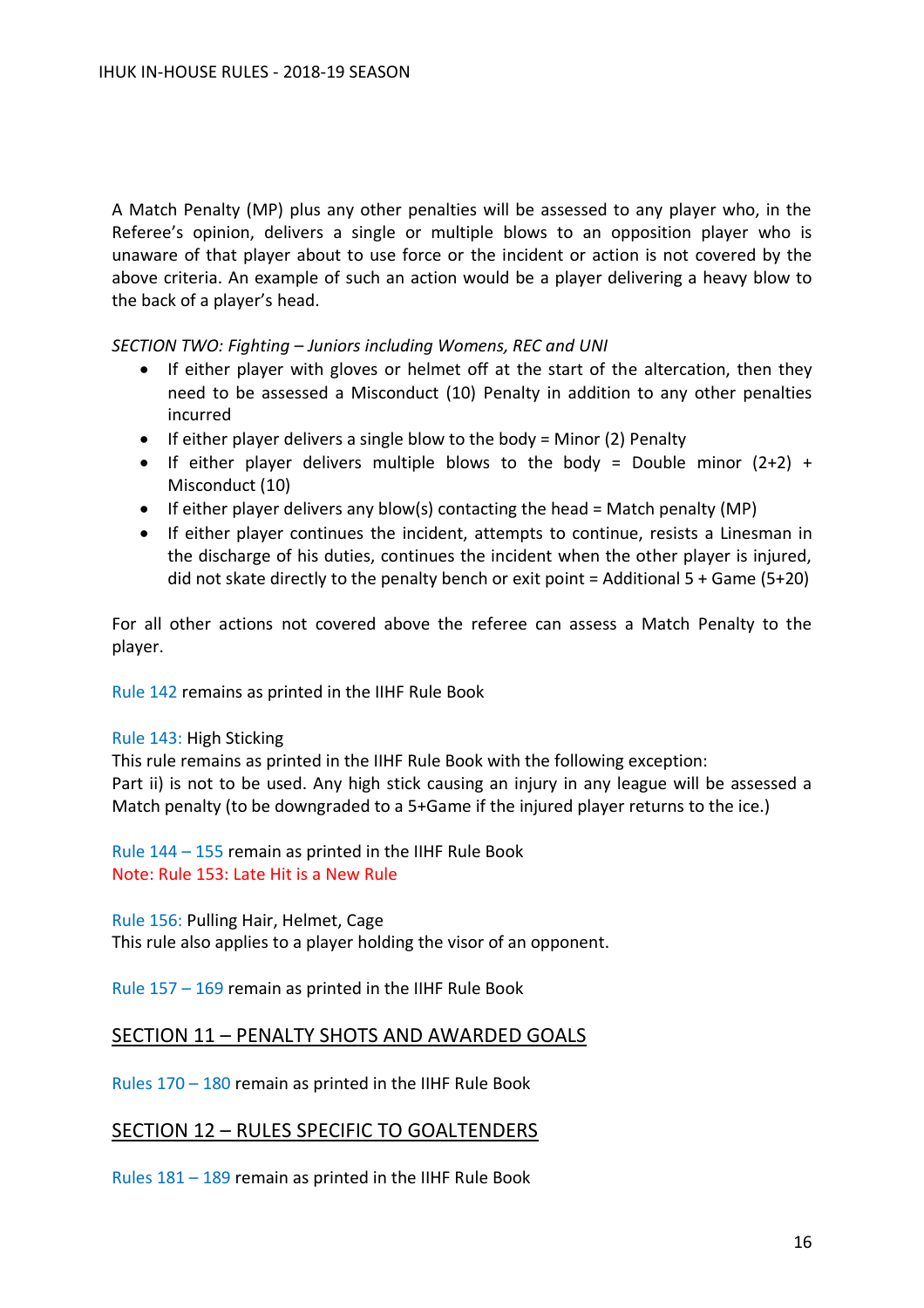## Rule 190 - Facemask/Goaltender

The rule remains as printed in the IIHF Rule Book, with the following exception:

• Part iv) does not apply – the backup goalie must wear his helmet when crossing the ice.

There is also the following addition:

- Goaltenders on the bench must wear a hockey helmet. In senior hockey this can be their normal goaltender mask or a player helmet (with or without a visor). In junior hockey (Under 18's and below) Goaltenders must wear their regular goaltender mask or a player' helmet with a full cage whilst on the bench.
- For the first violation of this rule a warning shall be issued. If there is a further violation a misconduct penalty should be assessed under Rule 128 Dangerous Equipment.

Rules 191 – 199 remain as printed in the IIHF Rule Book

#### Rule 200 – Game Action/Goaltender

This rule remains as printed in the IIHF Rule Book with the following clarifications:

- The referee is to blow their whistle and stop play as soon as the goalie's helmet is removed from their head regardless of who has possession of the puck.
- The referee is to stop play if A SHOT hits the goaltenders face mask (not the neck guard hanging from the helmet). If the puck enters the net directly from hitting the face mask the goal shall stand. If, however it hits the face mask and then is shot in by another player, the goal shall be washed out and an end zone face off taken.

Rules 201 – 219 remain as printed in the IIHF Rule Book

## Rule 220 – Holding the puck in the goal crease/goaltender

Referees are to apply reasonable judgement in relation to pressure and ensure that goaltenders are allowed to freeze the puck where they would otherwise be putting themselves in a vulnerable position if they were made to play the puck.

## Rule 221 – Holding the puck outside goal crease/goaltender

Referees are to apply reasonable judgement in relation to pressure and ensure that goaltenders are allowed to freeze the puck where they would otherwise be putting themselves in a vulnerable position if they were made to play the puck.

Rule 222 – 226 remain as printed in the IIHF Rule Book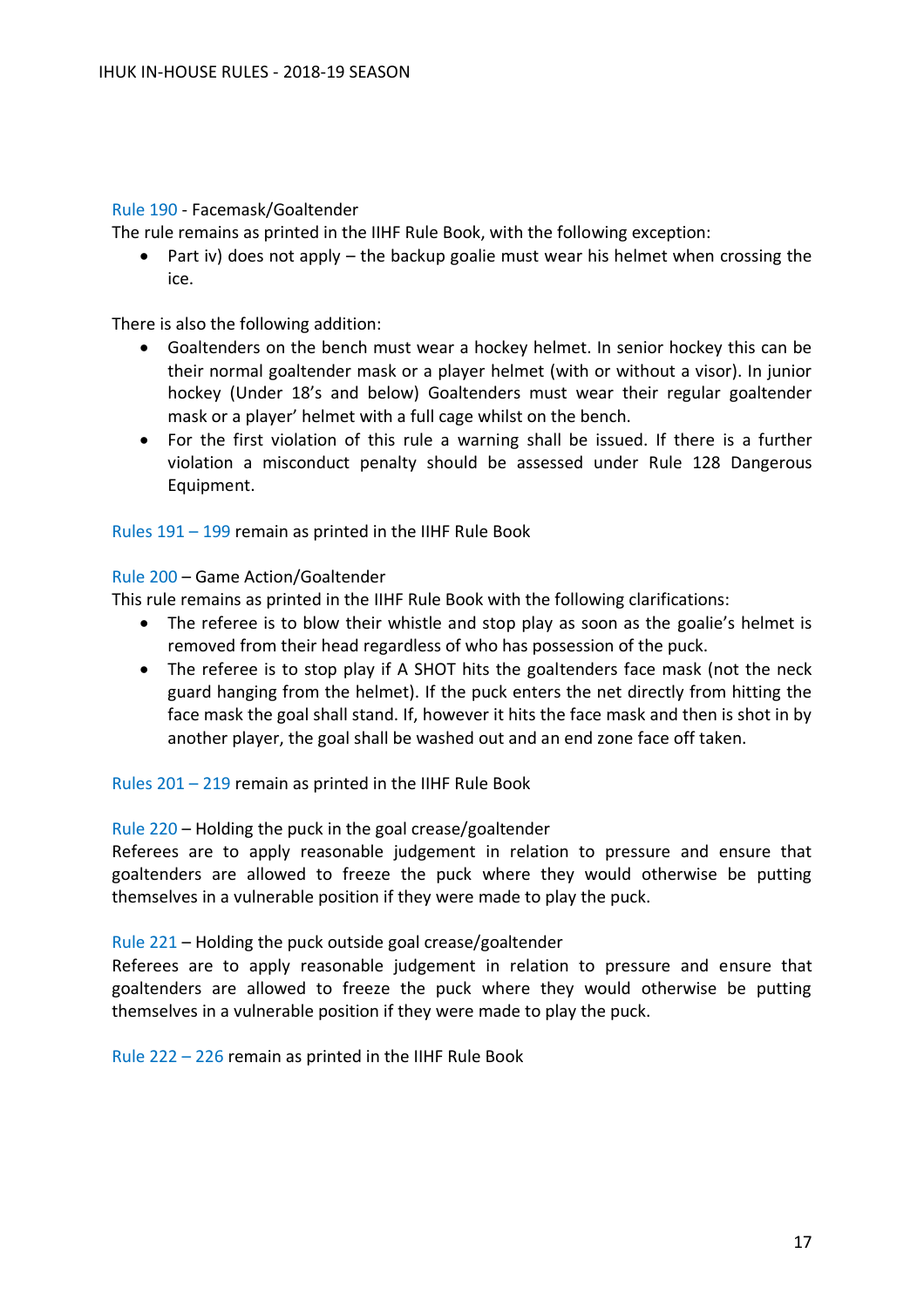# <span id="page-17-0"></span>**3. RULES APPLYING TO SPECIFIC LEAGUES**

## <span id="page-17-1"></span>RULES APPLYING SPECIFICALLY TO NIHL AND SNL GAMES ONLY

Too Many Non-British Trained Players:

- In NIHL and SNL games a team may only dress 2 Non-British Trained Players. A game may not commence if more than 2 Non-British Trained Players have been dressed.
	- o The one exception to this is in NIHL2 South (Wilkinson), where only 1 Non British Trained Player is permitted to be on the ice.
- Each team must have at least 5 British trained players on the ice at all times during the game (Except Overtime). A player in the penalty box with time on the clock constitutes being on the ice, as well those players who have been ejected and have their penalties served by a substitute player.
- For any infraction of this rule, the Referee will assess a Bench Minor Penalty announced as "too many Non-British trained players on the ice" and recorded as "too many Non-British".

## Case Study Situation: Both imports receive a penalty at the same time:

The following are examples where you could end up having two imports with penalties at the same time:

- i. If you have an import in the box already serving a penalty and the other import who is on the player's bench receives a penalty for actions on the player's bench;
- ii. If you have a delayed penalty on Import A who then changes on the fly with Import B. Import B then also commits an infraction and so you call 2 penalties at the stoppage - one on Import A and one on Import B.

If 2 imports managed to get a penalty then the 2nd import penalty must be served by a British player with the import also sitting in the box for this penalty - the British player returns to the ice as soon as the penalty on the clock expires the same as any other penalty substitute - and the import can only return at the first stoppage of player after the penalty on the clock expires (the substitute Brit to serve the penalty does not need to come from the ice).

If the penalties are given at the same time, then it is captain's choice which import penalty goes on the clock and which one is served by a Britt (i.e. which import is unable to re-join the game until the first stoppage of player after their penalty expires). This has been added to the in-house rules as a situational example and if you have any queries on this please contact your Officiating Level Manager.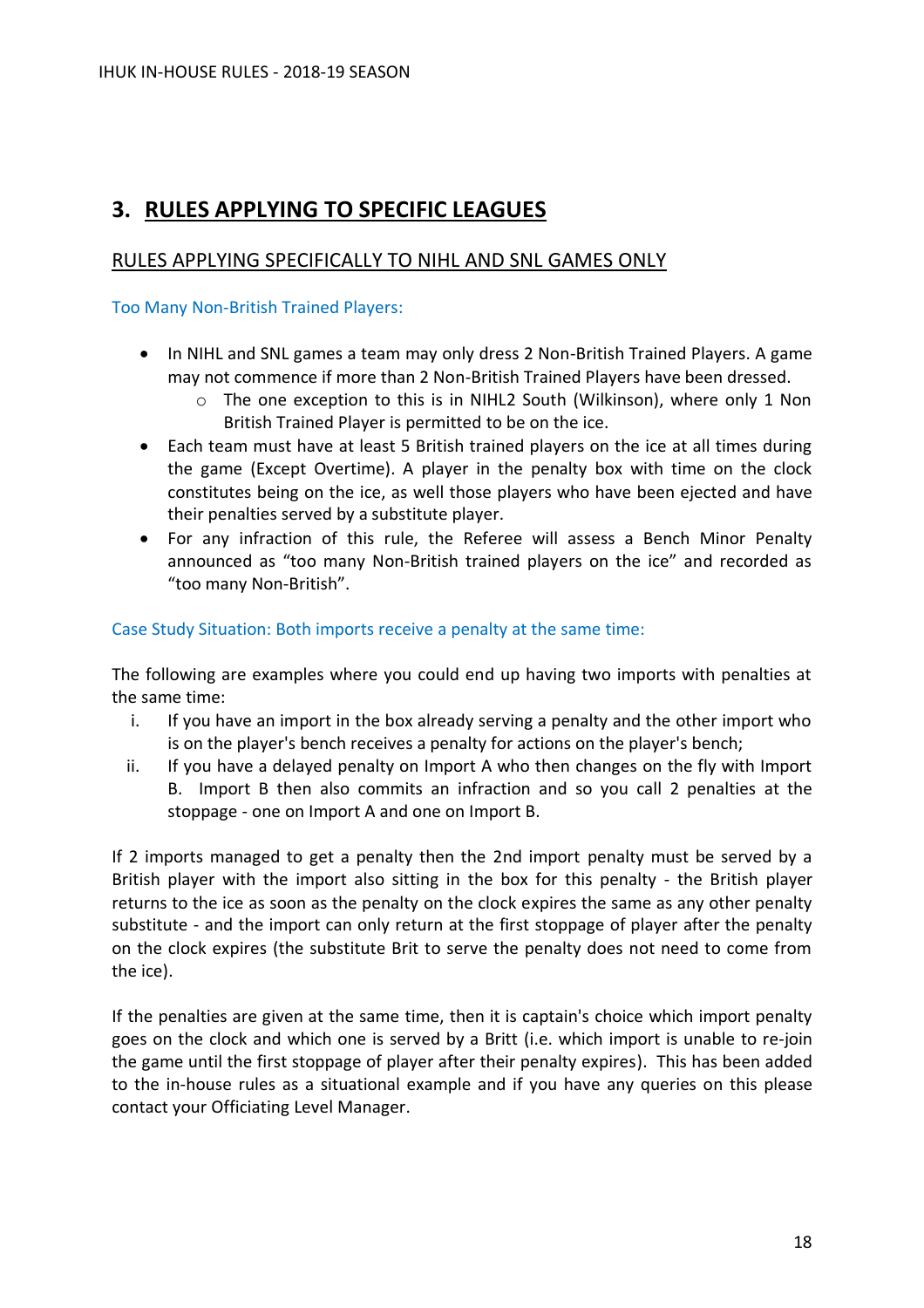In a match where a side has an non-British trained netminder, should that netminder receive a penalty, another player must serve that penalty as normal and this may be served by a British trained player.

#### Overtime Period

For all NIHL, SNL Cup games (only cup games, not regular season league or challenge games) and NIHLC or NIHL Playoff games (except the first leg of quarter or semi-final) games, if at the end of the three regular twenty minute periods, the score shall be tied, the teams will play an additional overtime period.

The overtime period will be commenced immediately following a one-minute rest period during which the players will remain on the ice. The teams will not change ends for the overtime period. Goalkeepers may go to their respective players' benches during this rest period, however, penalised players must remain on the penalty bench.

The overtime period is five minutes in length and with the team scoring first declared the winner. The overtime period shall be played with each team at a numerical strength of three skaters and one goalkeeper.

In the event of a team being penalised (or shorthanded at the end of regulation time) the teams will then play 4 on 3, with the non-penalised team having 4 skaters. If there is another penalty called on the penalised team whilst they are still at a disadvantage then the teams will play 5 on 3. At the first stoppage after the expiration of the penalty the teams will return to playing 3 on 3.

In the event of an import netminder being assessed a penalty in overtime, the penalty must still be served by a player on the ice (which will be a British player). The penalty on the clock however is still deemed as a penalty against an import for the purpose of on-ice strength.

In the Overtime period, a maximum of 1 Non-British Trained player may ice at any time.

If the scores are still level at the end of the overtime period, a penalty shot shootout will take place as per Rule 63 in the IIHF rulebook.

For the avoidance of doubt, non-British trained players may take penalty shots. Should a non-British trained player be in the penalty box at the end of the game (and therefore not eligible), the other non-British trained player is permitted to take a penalty shot.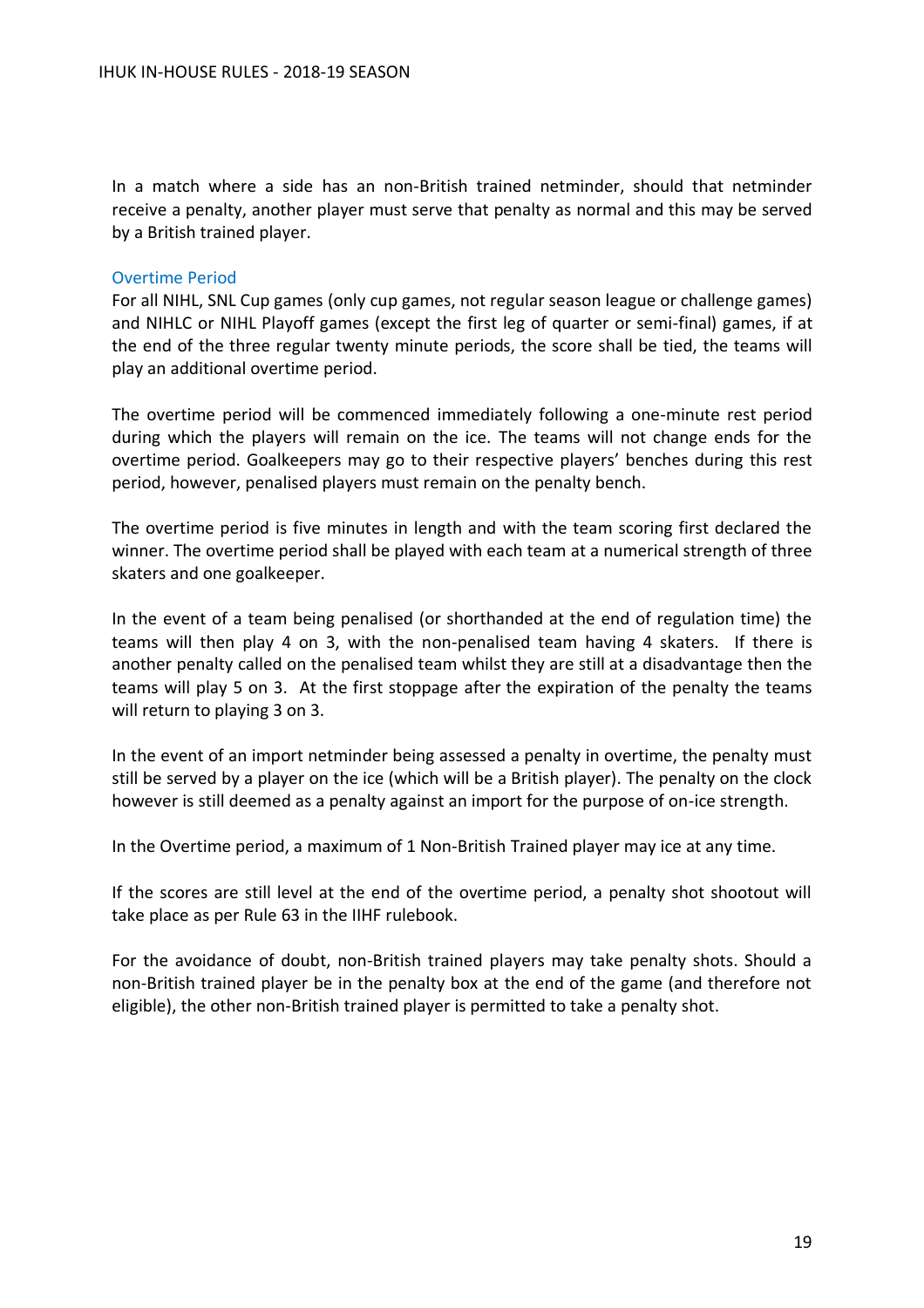## <span id="page-19-0"></span>RULES APPLYING SPECIFICALLY TO REC GAMES IN ENGLAND ONLY

## **Coaches**

- If all players on both teams are 18 years of age or older on game day, then there is no requirement for qualified EIHA coaches to be on the bench.
- If there are any under 18's playing in the match, then the standard EIHA in-house rules apply as per Rule 25.

## Equipment

- Player shorts with small rips, tears or cuts are not to be penalised.
- If in the opinion of the referee, the rip/tear is large enough as to compromise player safety, he may warn the player for the first offence, then issue a 10-minute Misconduct if the same player takes part in the game without first fixing the shorts.

## <span id="page-19-1"></span>RULES APPLYING SPECIFICALLY TO BUIHA GAMES IN ENGLAND ONLY

## "Varsity OT Games"

- Some games on the fixture list will be noted as VARSITY OT games
- These games will apply the NIHL rules for Overtime and Game Winning Shots.

#### **Coaches**

- There is no requirement for coaches in BUIHA ice hockey as under 18's are not permitted to play.
- If a BUIHA team plays a fixture against a team who is not affiliated to the BUIHA, for example in a challenge match, if the opponent's team have an under 18 player playing, then the standard EIHA in-house rules apply as stipulated earlier under Rule 25.